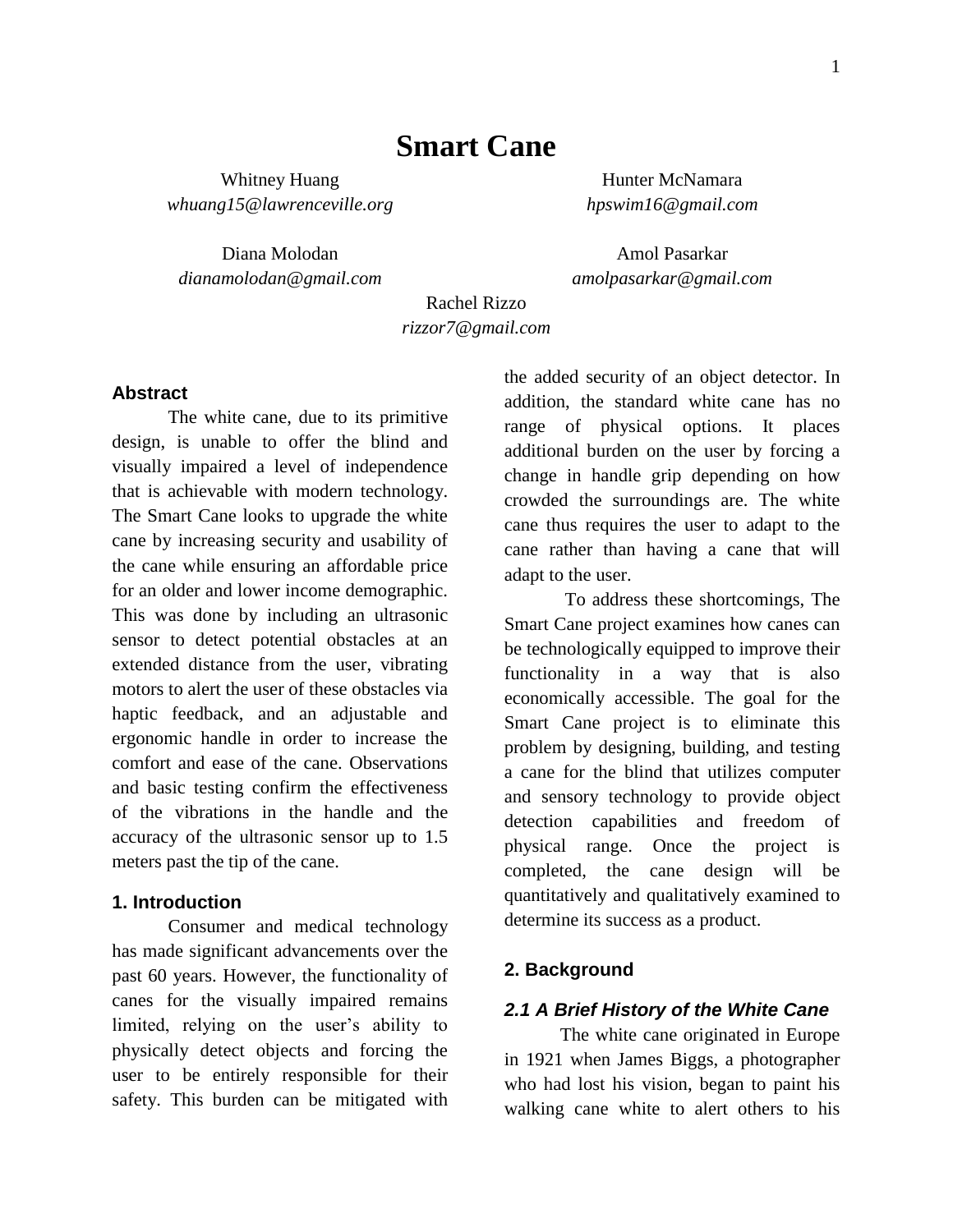presence.<sup>1</sup> When veterans of World War II returned to America with vision impairment and blindness they wanted to have the same level of independence as they had before the war. Because of this, the white walking cane was altered into the long cane form that is still prevalent today.<sup>2</sup> At present, 82% of the world's blind population are at the age of 50 and above. Approximately 90% of the world's visually impaired live in developing nations due to the lack of healthcare and medical treatments. $3$  These figures are important when considering the population that the Smart Cane will be addressing.

## *2.2 Characteristics of the Blind and Visually Impaired*

A person who has been clinically determined to have a visual acuity of 20/70 or less in the stronger eye is diagnosed as visually impaired, while a person who is legally blind is defined to have a visual acuity of 20/200 or less in the stronger eye. People whose visual acuity is at either of these levels receive governmental benefits, such as the right to possess a white cane or own a guide dog.<sup>4</sup>

A white cane is often carried by the blind and visually impaired to give more freedom to the individual. The two main functions of the cane are identification and safety; it should alert the user to obstructions and changes in their path and also notify the seeing pedestrians and drivers that the user has some degree of vision loss.<sup>5</sup> There are three types of white canes: identification canes, support canes, and long canes. Identification canes are short (reaching only to the user's waist), provide little to no protection, and are generally more popular with the visually impaired who only want to

alert others of their impairment. Support canes have the same purpose as identification canes, except that they provide more support and balance for the legs and body of the user. Long canes, the type of cane chosen to be modified into a Smart Cane, reach the user's sternum and provide the most safety for the user, alerting them of terrain and height changes, walls, doors, and obstacles. They are also the most visible to others.<sup>6</sup>

## *2.3 Traditional Cane Technique*

Training for white cane use usually focuses on two major topics: grip and arc. For outdoor use, where a person's pace is faster and more regular, the proper grip used to hold the white cane is the palm facing up at waist height with the index finger pointing along the cane and the remaining fingers and thumb wrapping around the cane lightly. When indoors or in a more congested environment, such as a crowded city street, the grip changes in such a way that the user holds the cane as if it were a pencil: upright, at sternum height, and closer to the body. With both grips, the elbows are kept tucked close to the body.<sup>7</sup>

The second component, the arc, refers to the sweeping motion of the cane performed by the user. The user sweeps the cane over an area just larger than shoulder width, tapping the ground on the opposite side of the foot currently taking a step in order to prepare for the next step (for example, tapping the ground to the left of the body when stepping forward with the right foot). $8$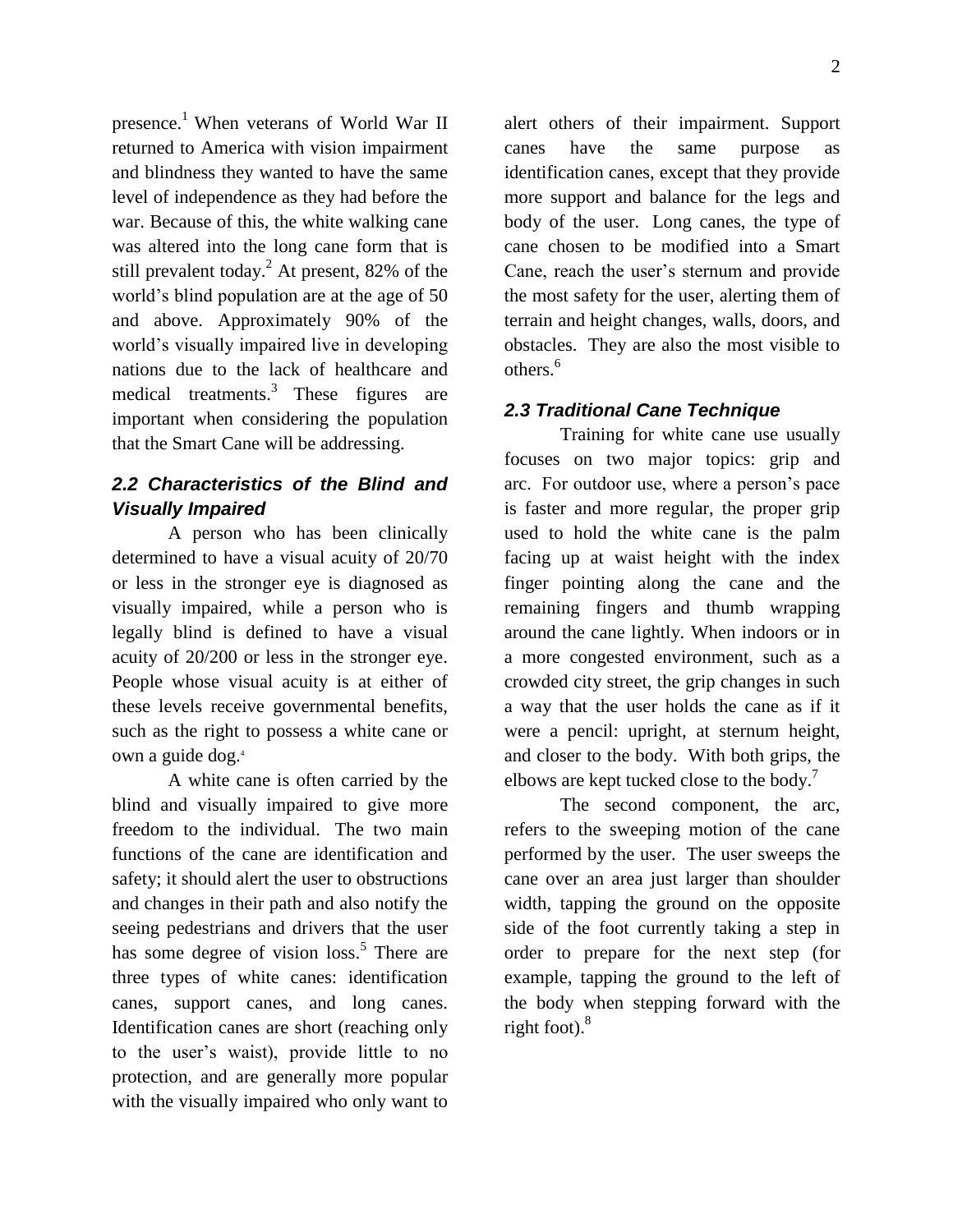#### *2.4 The Arduino*

 The Smart Cane's sensors and motors are powered by an Arduino microcontroller. The Arduino is a programmable electronic platform which allows users to easily create prototypes. Along with a breadboard and other pieces of circuitry equipment, the Arduino can be used to make various electronic input, output, and sensory systems. Aside from basic electronic hardware, a wide range of complex devices, including sensors, are made to be compatible with the Arduino system. The Arduino programming language is C based, and can be used to create a wide variety of programs. The Arduino is also made more accessible by its low cost. Most boards (including the Uno, which the Smart Cane uses) cost less than  $$30.<sup>10</sup>$ 

#### *2.4.1 Pulse Width Modulation*

 The Arduino allows for input and output by plugging wires into 'pins.' Input pins read data (such as information from a sensor), and are capable of taking in a continuous range of values. Thus, through sensors, the Arduino can be continuously updated with information about the environment around it. The output pins send a current to any device connected to them, such as a motor or a light bulb. Unlike the input pins, there are only two possibilities for the voltage: 5V or 0V. Gradually changing the speed of the motor requires a continuous change in voltage, which is not possible with the output pins.

However, the Arduino does allow for (and has special output pins dedicated to) pulse width modulation (abbreviated as PWM). Instead of ranging over many voltages, the voltage rapidly changes from 0V to 5V. Essentially, PWM simulates a gradual change from one voltage to another, allowing for anything connected to the pin to also vary along a continuum. For example, if 5V are being outputted one fifth of the time, this is known as a 20% duty cycle, and the simulated voltage is one fifth of 5V, i.e. 1V.

#### A function built into the Arduino, Pulse Width Modulation



analogWrite(), allows a program to make use of the PWM function simply by plugging in a value ranging from 0 to 255, with the latter being the maximum possible

*Figure A.* This diagram shows how the number of pulses sent changes depending on the analogWrite value.

voltage (a continuous output of 5V).

#### *2.5 The Ultrasonic Sensor*

The sensor used in the Smart Cane is the RadioShack® Ultrasonic Range Finder. It functions by sending out an extremely high frequency sound wave from one speaker, which is deflected by obstacles directly in its path. Using the speed of sound through air at room temperature, the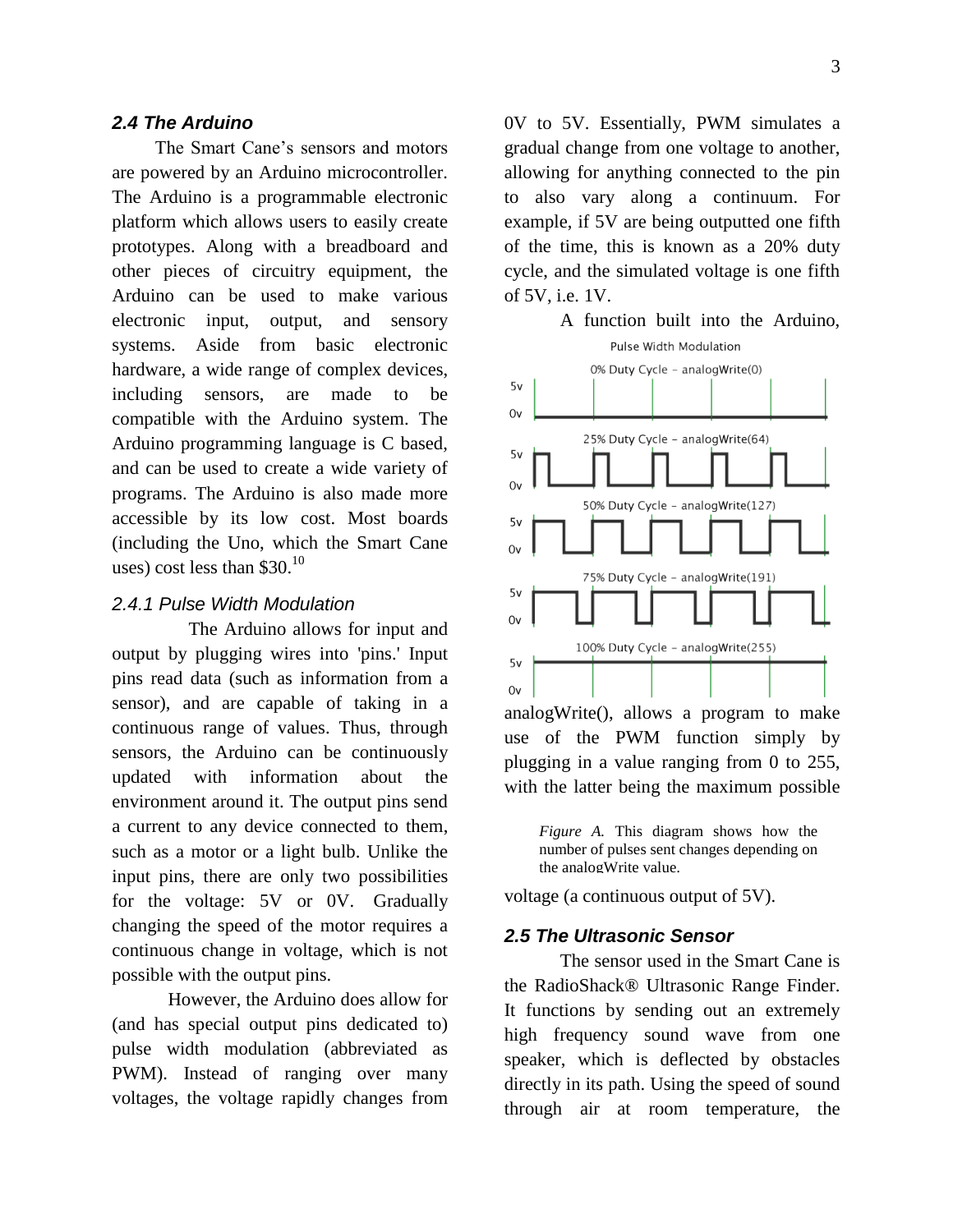distance of the obstacle from the sensor can be calculated from the time it takes the ultrasonic pulse to leave the sensor, reflect off the nearest object, and return to a second speaker.<sup>11</sup>

*Figure A.* This chart shows how changes in the analogWrite value affect the number of pulses sent by the Arduino.

$$
346.5 \frac{m}{s} = \frac{d}{\Delta t}
$$

The specific distance is calculated by the sensor and is outputted to the Arduino. This data is made accessible to the Arduino through code released by RadioShack® under a GNU General Public License.

The detecting range of the sensor is from 3–400 centimeters, with a detecting angle of 30 degrees.<sup>12</sup> However, the accuracy of ultrasonic sensors is limited not only by distance, but also by the surfaces of detected objects. A surface that absorbs sound or causes echoing, such as foam,

## *2.6 The Ardumoto and its Applicability*

The Ardumoto is a shield, or a circuit expansion board, for the Arduino. It is designed to run two motors, making it a convenient addition to the electronic setup of the project. The Ardumoto is able to control motors in many ways through an analog input for the motor speeds, on and off features, direction features (whether the motors spin clockwise or counterclockwise), and much more. The electronics setup for any motor experiment on an Arduino Uno alone is very complicated, and often requires a tedious search for the right resistors, transistors and diodes to properly control the motor. The Ardumoto simplifies this process significantly when it comes to coding as well as electronic setup.<sup>15</sup>

## **2.7 Materials Used in the Traditional Cane**

The white cane was originally constructed out of wood, but aluminum



would result in inaccurate readings.<sup>13, 14</sup>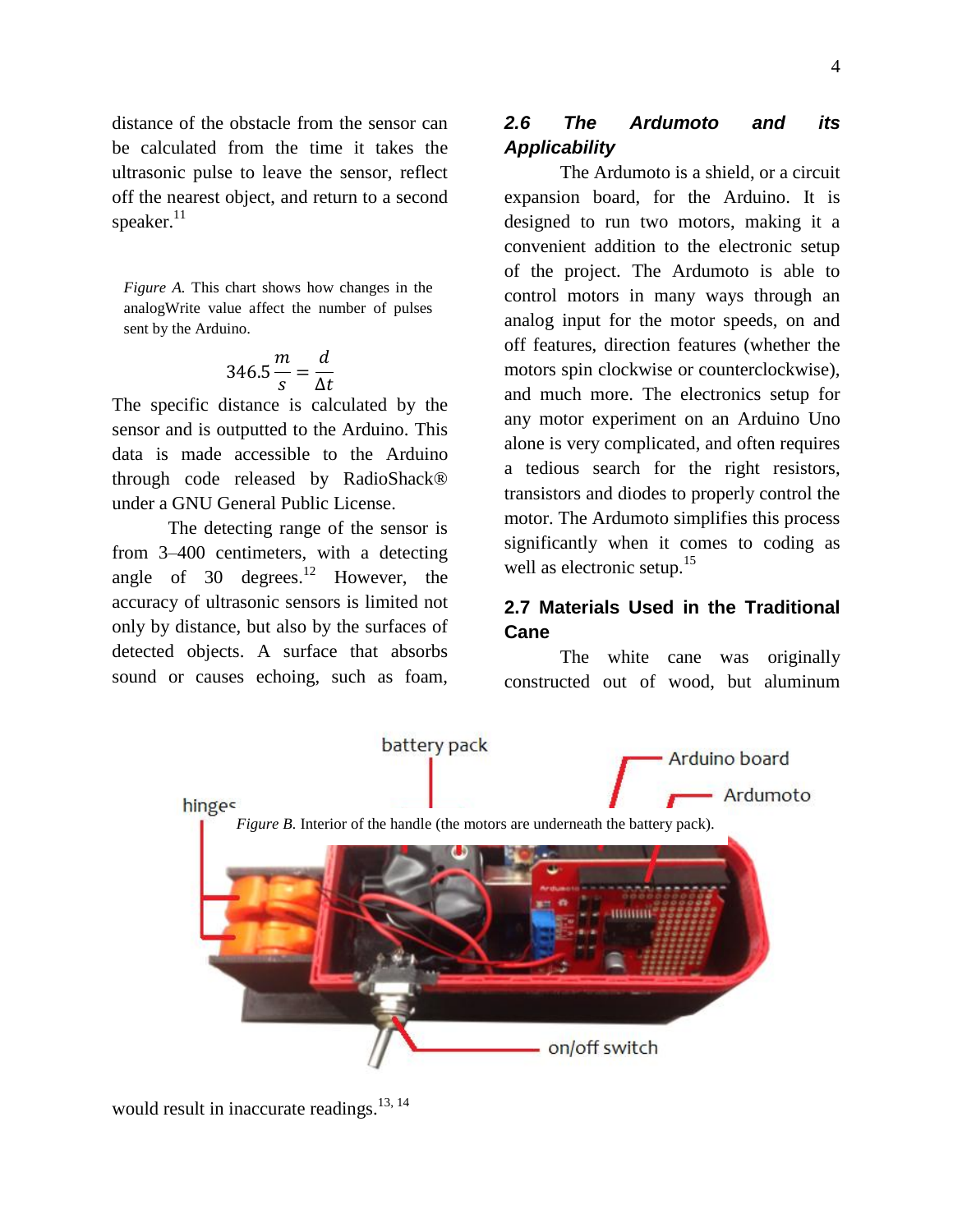quickly replaced the perishable material. However, it was found that aluminum canes bend and break very easily if they get caught in cracks or crevices. In present day, the most popular materials are fiberglass and carbon fiber, both of which have their own individual pros and cons.<sup>16</sup> Fiberglass canes are reasonably priced and can bend slightly, but will ultimately return to their original shape. White canes made of fiberglass tend to be heavier, although new innovations in materials have created types of lighter fiberglass. Carbon fiber canes are more expensive than aluminum and fiberglass canes, but also significantly lighter. While carbon fiber canes do not bend as much as the canes listed above, they are the easiest to break.<sup>17</sup>

### **3. Materials and Methods**

There were two main components that were the focus of the Smart Cane design process: updating the basic mechanics of the traditional white cane and integrating technology in order to make it "smart". It was concluded that both would be addressed, first by making the handle adjustable and then by adding a sensor that would extend the range the user could observe. The detection of potential

obstacles would then be transmitted to the user through vibrations in the handle.

## *3.1 Implementing the Feedback System*

The device that alerts the cane's user to objects in their path is the vibration motor. The motor is housed in the handle of the cane, and is connected to the Arduino. The Arduino analyzes data from the ultrasonic sensor, and it is this data that is sent to the vibration motor in the form of a corresponding PWM duty cycle. Depending on the number of pulses, the vibration motor receives varying amounts of power, which causes the vibration motor to spin at differing speeds. These speeds vary discretely instead of continuously, so that a given range of distances will correspond to one vibration intensity. Additionally, each distance will also correspond to a certain delay between vibrations, with greater distances having greater delays. These vibrations, caused by a weight spinning on the motor, will oscillate through the handle to alert the user.

### *3.2 Creating the Ergonomic Handle*

Besides the sensory system itself, the most innovative and important aspect of the

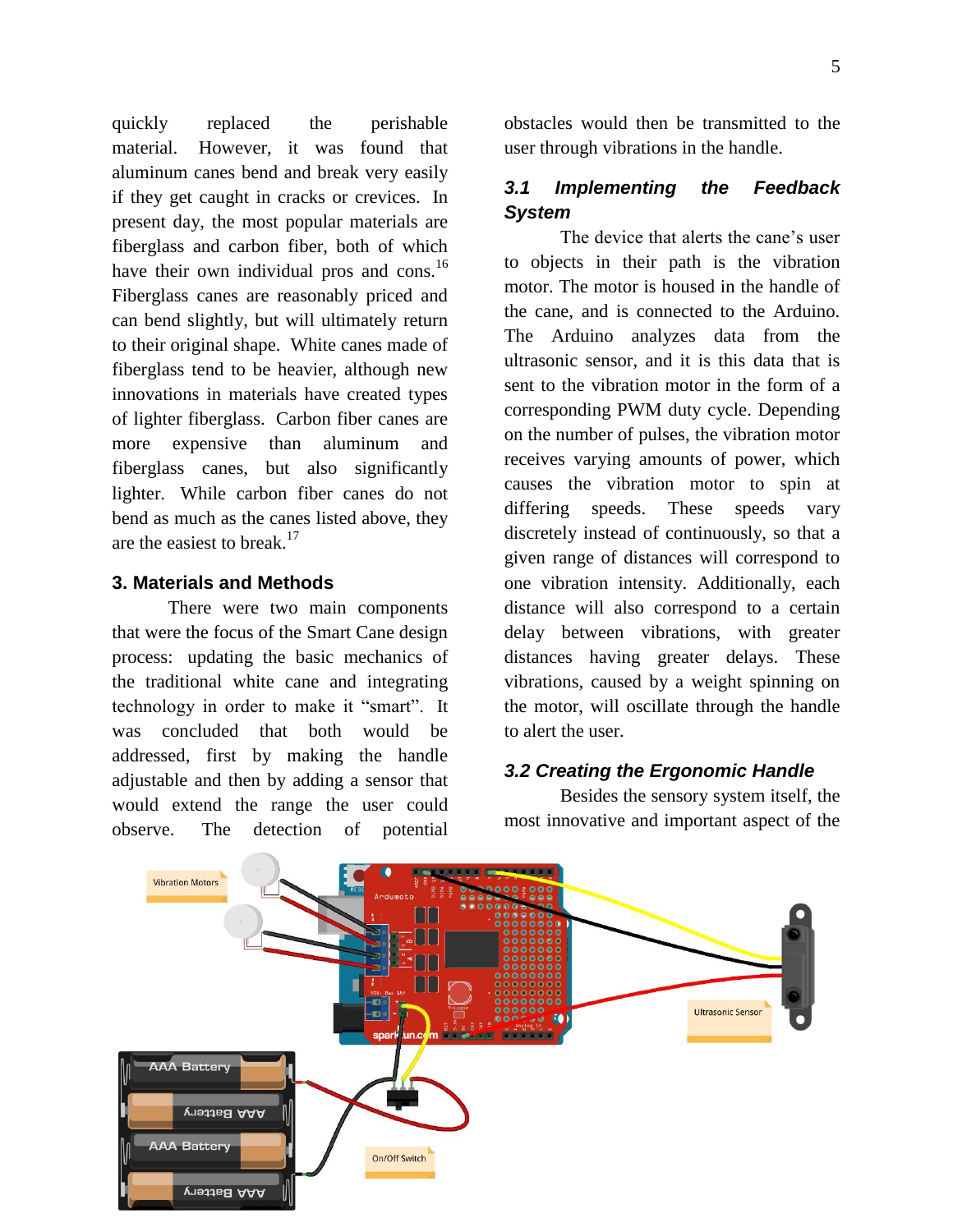

*Figure D.* Orthographic depiction of cane handle drawn using Autodesk AutoCAD

Smart Cane is the hinged ergonomic handle. The design began with preliminary measurements and sketches. Then, the cane handle was designed and modeled in 3-D using Autodesk AutoCAD software. After being converted to an STL file (the file used by most 3D printers), the cane handle was 3- D printed in two parts, the top half and bottom half. This allowed for the Arduino and vibration motor to be placed inside of the cane handle. The handle is made of ABS plastic and is attached to a hinge created with two plastic cable cuffs. Inside the handle are two vibration motors connected to an Arduino board. A hole at the hinged end of the handle allows the wiring from the Arduino and vibration motor to connect to the battery pack, power switch, and ultrasonic sensor no matter what position the cane is in. These wires are threaded through

the hollow PVC tubing of the cane. Completing the comfortable design of the handle is a rubber grip that covers the handle and prevents the user's hand from slipping. Overall, the handle was designed with the cane's target demographic in mind; the handle's top design priority was comfort for the average elderly user.

### **4. Results and Discussion**

### **4.1 Case-Specific Examples**

 The following cases are two examples of white canes that have been merged with technology to better the living quality of the blind and visually impaired. These examples highlight the similarities and differences between the Smart Cane and other advanced canes on the market.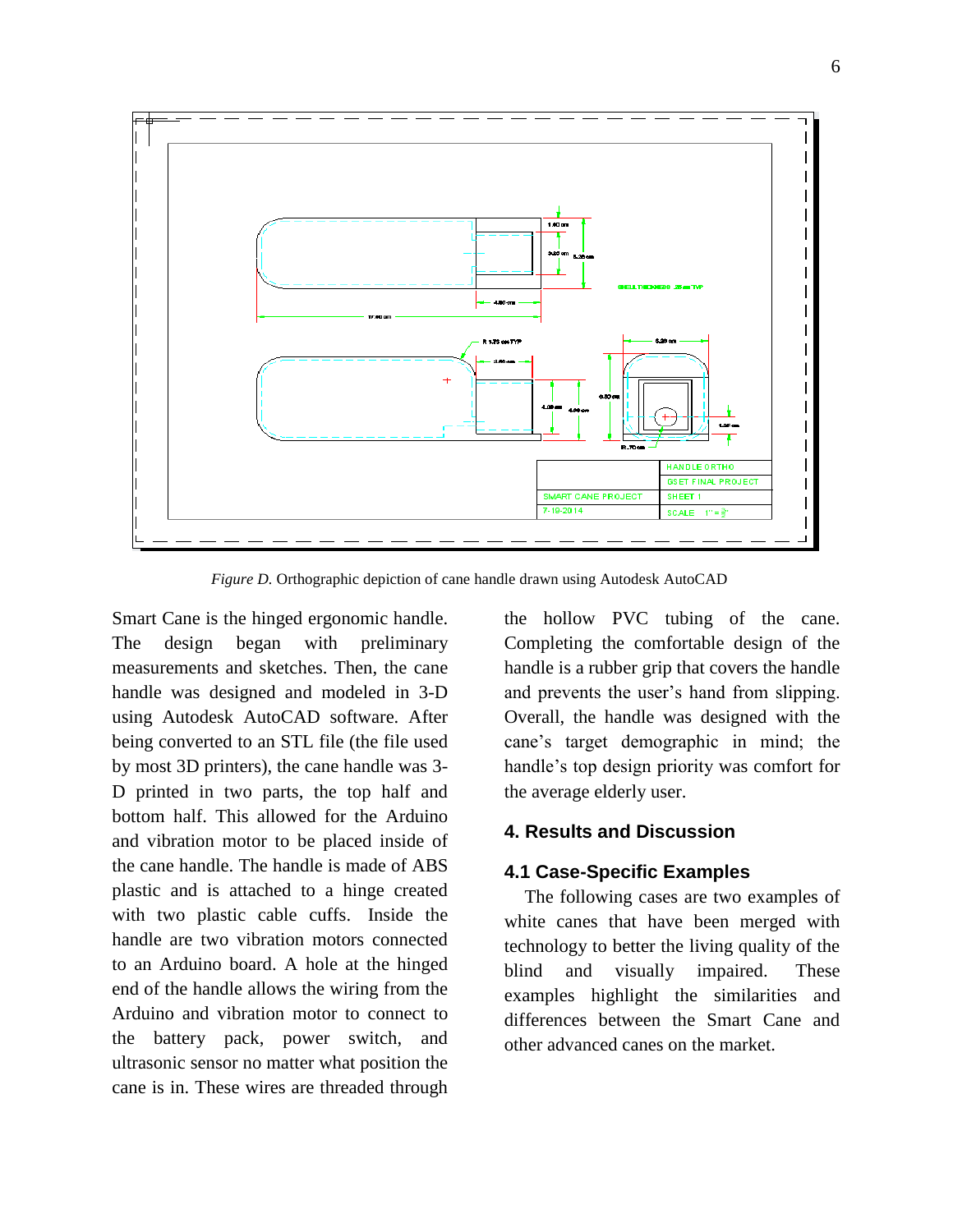### *4.1.1 UltraCane*

The UltraCane, a cane developed and produced by Sound Foresight Technology Ltd., is a technologically enhanced white cane that uses ultrasonic waves to detect potential obstacles in the user's path.<sup>18</sup> Similar to the Smart Cane, it has two vibrating motors located in the handle. The vibrating motors provide a haptic form of feedback, alerting the user of the obstacle's location (in front of or above the user) and distance from the user. Two ultrasonic sensors, both placed on the handle, emit waves in three different ways: in front of the user across a long range distance of 4 meters, in front of the user across a short range distance of 2 meters, and directed at an upward angle that can detect across 1.6 meters.<sup>19</sup> The UltraCane's current price is £635.00 (\$1086.45).<sup>20</sup>

### *4.1.2 BlindSpot*

The BlindSpot is a concept cane created by Selene Chew, a National University of Singapore graduate student.<sup>21</sup> The BlindSpot hooks up to the user's smartphone and connects to the phone's

GPS, internet, and social network data. The user could get directions through the GPS or access the internet via voice commands through the Bluetooth earpiece that would come with the cane. $^{22}$  Utilizing the access to the user's social networks, the cane would identify and alert the user if a friend is in a nearby location and prompt them through the earpiece if they would like directions towards their friend. The cane would have ultrasonic sensors built into the shaft that would scan the arc on their own, substantially reducing the need for the user to sweep the cane. The BlindSpot, with its roots in social networking, is designed to be a more social cane than one geared towards independence and functionality. $^{23}$ 

## *4.2 Range and Accuracy of Ultrasonic Sensors*

To measure the success of the Smart Cane design, various tests were conducted to see how the cane would detect objects. In particular, these tests check the detection capabilities of the ultrasound given the design and position of the cane. These tests are necessary because they can provide an

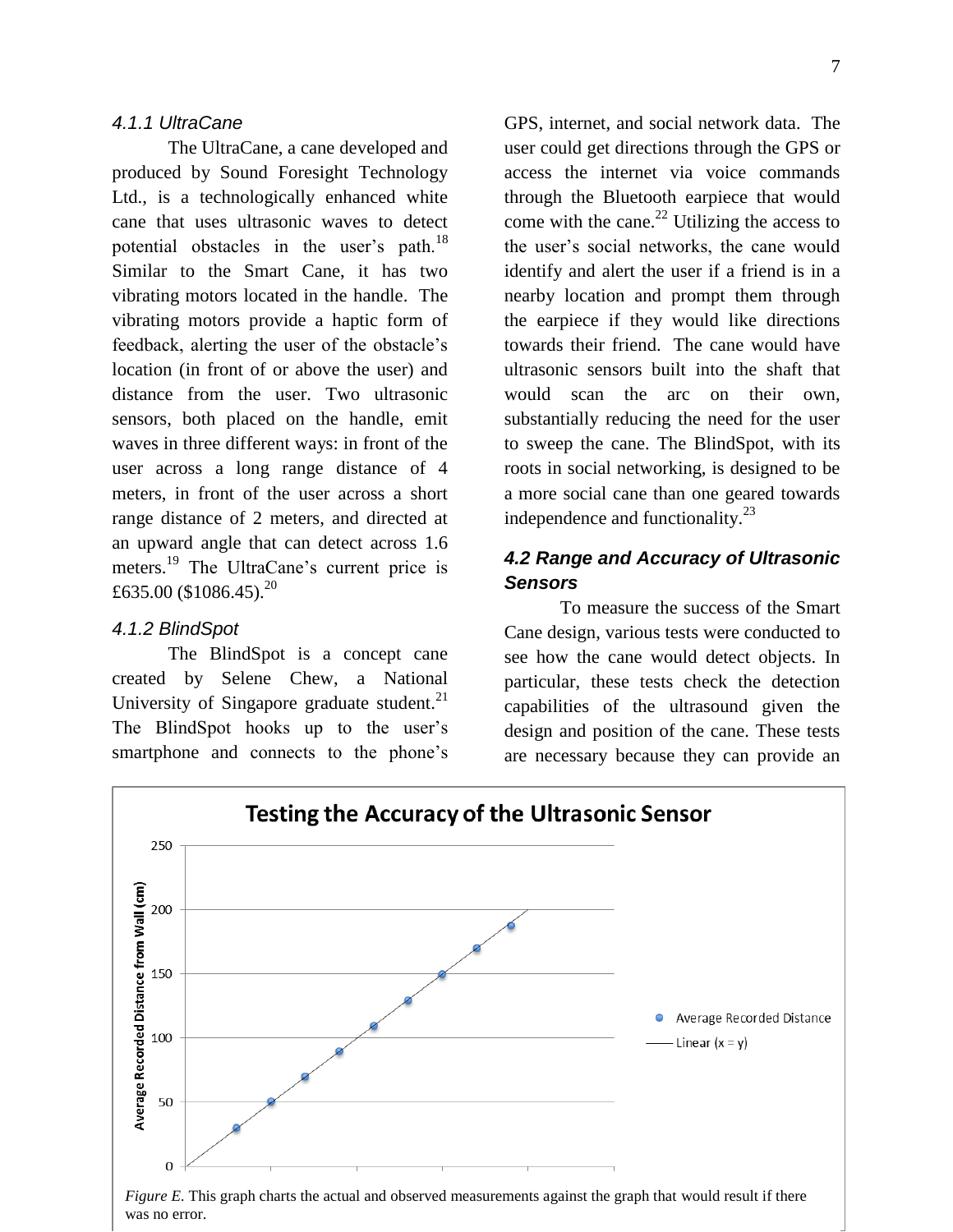indication of the situations in which the Smart Cane would perform inadequately.

The first test investigated how well the cane detected stationary objects at varying distances. The cane was placed in the same way it would be if a visually impaired person were holding it. A direct comparison was made by placing objects at different distances from the cane and comparing the observed distances with the distance readings outputted by the sensor. The sensor was tested at distances ranging from 30 to 200 centimeters, with an average percent error of 0.20% and a maximum error of 1 centimeter.

The second experiment investigated how well the stationary cane observed a moving object. In the experiment, a small robotic car moved past the ultrasound sensor at 0.8 meters per second. The car was set at various distances away from the ultrasonic sensor in increments of 20 centimeters. It was determined that with this grip and object speed, the ultrasound sensor slowly grew less and less accurate as the distance from the object increased. In addition, the ultrasound distance reading immediately after the measured reading was always completely inaccurate.

Although there are some minor discrepancies when the cane is in motion, the discrete mapping of vibration intensities unto distance values means this error will have little or no effect on the vibration felt by the user.

The ultrasonic sensor also presented problems with detecting objects reliably while the cane was swept over a unit of area. Since the cane was moving in a circular motion, the sensor could not focus on one

object. The ultrasound would occasionally pick up certain objects and send PWM signals to the motor, causing random vibrations that would serve no purpose to the user‒the user needs consistent vibration to react to a nearby object. This problem was addressed by reducing the range of detection of the sensor. The ultrasound still detects objects in a 6-7 meter radius, but it only passes PWM values to the motor for objects within a 2 meter radius. By reducing the radius of detection, the ultrasound was able to do a better job of consistently detecting objects.

#### *4.3 Issues with Motors*

When programming the Arduino, it was difficult to make the vibration intensity change in such a way that the user would notice a significant decrease (or increase) in distance. As with the previously mentioned accuracy problem, this issue was addressed when the vibration intensity was made to change in increments. Because bigger changes are more noticeable than gradual ones, the user would become aware of a significant decrease in distance almost immediately. Additionally, the delays between vibrations would also increase incrementally, so that a smaller distance corresponds to a lower vibration intensity and to a smaller delay between vibrations.

Finally, PWM itself was extremely difficult to achieve. On the Arduino Uno board, despite an accurate setup involving a resistor, transistor, diode, and various pins from the Arduino, it was impossible to achieve the necessary PWM. After much experimentation, using the Ardumoto made the process of controlling PWM a success.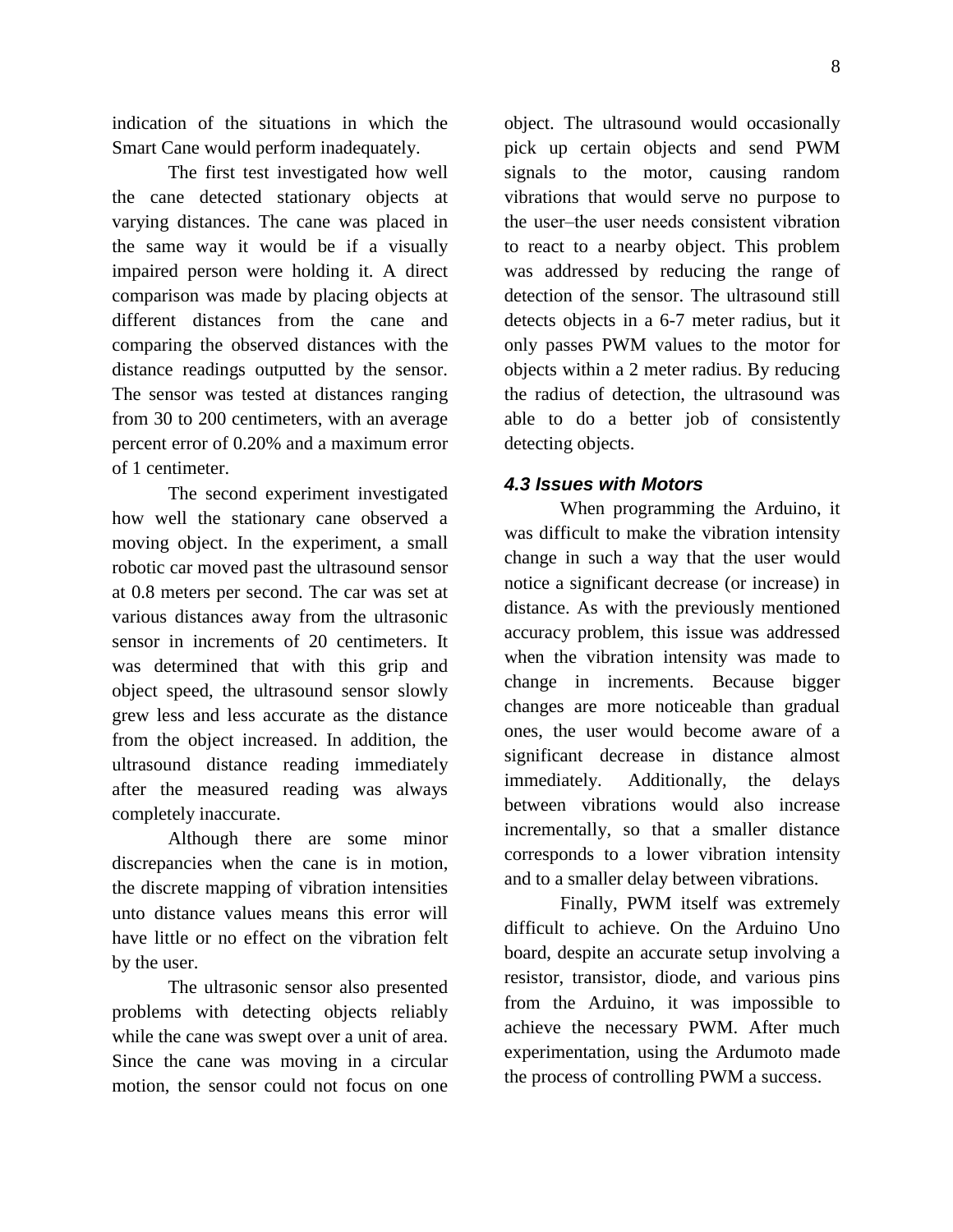9

There were also more construction oriented problems with the motor. The vibration motors used in the prototype are small relative to the entire handle. If the motors are not fixed in place, the vigorous vibration causes the motors to move around in the handle and make loud rattling noises as they collide with the hard surface of the inner walls. This is undesirable because the noise is distracting and it can confuse the user‒as stated earlier, the rate of discrete vibrations is an indication of proximity to the detected object, and collision may detract from the user's ability to understand the vibrations. The best solution to this problem would be to simply fix the motors in place with tape.

## **5. Looking Towards the Future**

### *5.1 Changes in Materials Used*

The prototype has been constructed under time constraints with a limited range of materials. In the future, mass production of this product can make way for numerous circuitry changes. The Ardumoto (or any microcontroller shield for that matter) would not be necessary. The only reason it was used was because controlling PWM was very difficult on the Arduino alone. In the future, the Ardumoto would be replaced with significantly cheaper components, such as transistors, diodes, and resistors.

Additionally, a model could be produced which uses a single-purpose microchip instead of an Arduino. Such a simple microchip would be extremely cheap to produce, ensuring that the Smart Cane would be affordable to the demographic groups most likely to suffer from visual impairment. Only a small percentage of the

Smart Cane's users would be able to take advantage of the Arduino's versatility, this change would have no impact on the quality of the product.

The commercially produced Smart Cane which would use the Arduino would most likely contain the Arduino Micro, although other models could be used instead. The Micro, in comparison to the Uno, has equivalent or superior specifications (CPU speed, RAM, Flash, etc.) and the same number of pins (input and PWM), but has different microprocessors. The two major differences that make the Micro more appealing than the Uno are the lower cost and smaller size. The lower cost would make the Smart Cane even more affordable, while the smaller size would allow the Arduino to better fit inside the cane handle. The programmability of the Arduino in the Smart Cane would give the user more control over their cane and allow additional hardware (such as GPS or Life Alert ® technology) to be added to the device.

The shaft would be constructed out of an affordable variety of fiberglass, which is lighter than PVC pipe or plastic and therefore is more comfortable for the user to hold when sweeping the cane. The hinge used to connect the handle to the shaft would be a locking angle hinge, and the handle itself would be wrapped with a more comfortable and ergonomic material.

 One of the main advantages of the Smart Cane over similar "enhanced" white canes is its relatively low cost. This makes it accessible to the demographic groups that are most likely to be visually impaired. The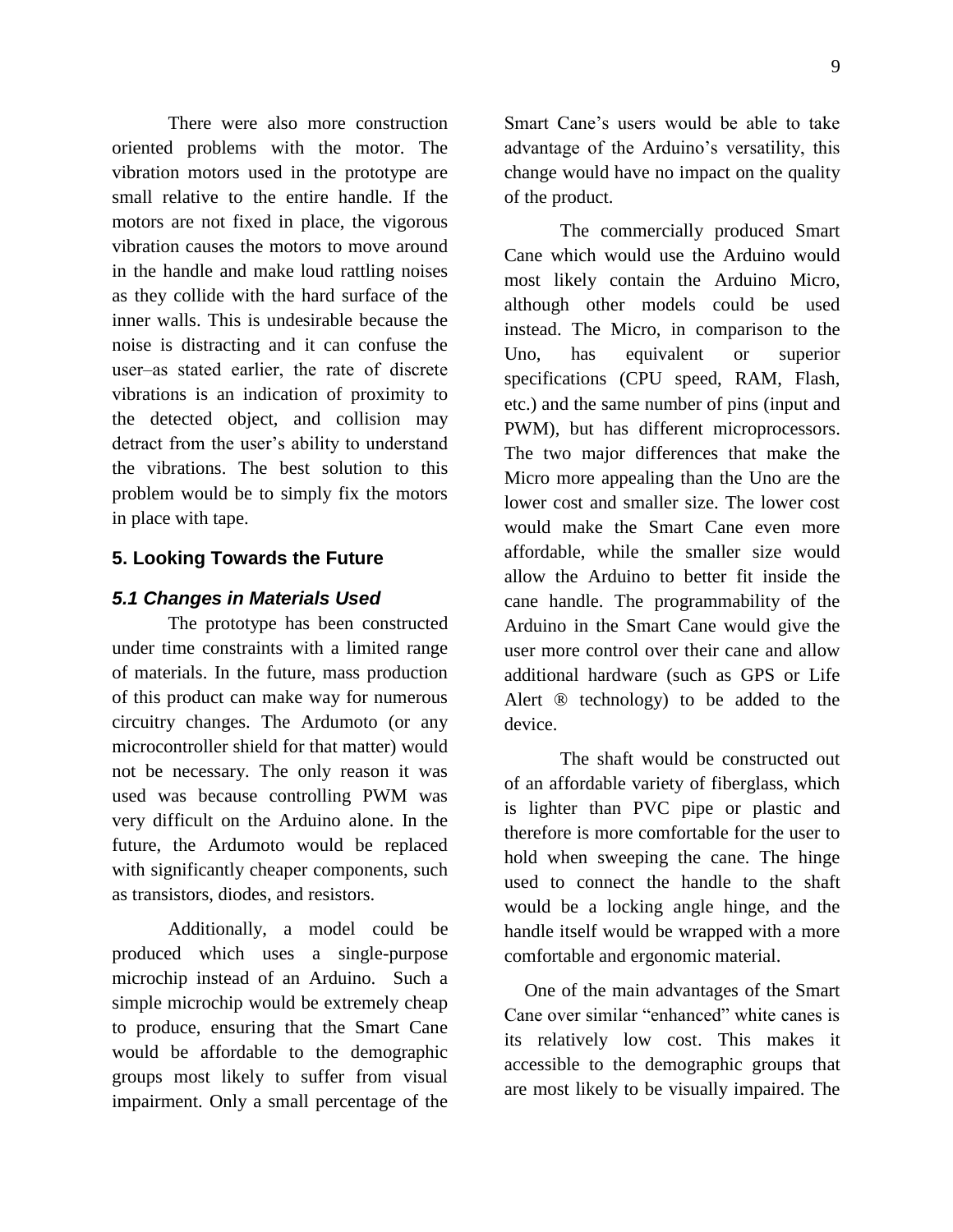following table lists expected costs of the supplies necessary to build the future cane.

| <b>Item</b>                                                         | $Cost^*$ |
|---------------------------------------------------------------------|----------|
| Insulated wiring (5 feet)                                           | \$2      |
| Misc. Circuit Materials (transistors,<br>resistors, diodes switch,) | $<$ \$6  |
| Vibrating motor                                                     | \$2      |
| Ultrasonic sensor                                                   | \$5      |
| Arduino Micro                                                       | \$20     |
| Hollow fiberglass cane                                              | \$20     |
| Handle                                                              | \$10     |
| Batteries and battery pack                                          | \$5      |
| Total                                                               |          |

It is important to note that these prices are based on current consumer prices, which may be more expensive than what a manufacturing company would pay when buying in bulk. Additionally, costs for certain products, such as the Arduino board, would most likely decrease with time. $^{24}$ However, the above listed costs are only supply costs for one cane and do not account for the resources necessary to manufacture the final product.

#### *5.2 Additions to Design*

 $\overline{a}$ 

The Smart Cane of the future would have many new features in addition to those that are currently implemented. It would have a rechargeable, long-lasting battery pack that would allow the user to use the cane without having to worry about bringing extra batteries. Another addition that the Smart Cane would likely see is a GPS monitoring system. This optional system would allow a family member to connect to the Smart Cane, and be able to track the whereabouts of their visually impaired family member. This could be very useful in a situation where the Smart Cane user becomes lost, or has a medical emergency.

The GPS system ties in with another innovation: a Life Alert ® connection that would be built into the cane. This would allow the user to call for emergency help by simply pressing a call button on the handle of the cane. Unlike cell phones, the visually impaired user would not have to manually dial 911 and it would be impossible for them to forget the device since it would be built into the cane.

One more possible addition to the Smart Cane would be a collapsible design that would fold up to allow for easy storage. This would decrease the Smart Cane's size while still offering the greater range that comes with the ultrasonic sensor. Although these additions would increase the price of the Smart Cane, the design would still attempt to remain faithful to its original customer demographic by keeping the cost as reasonable as possible. Overall, the goal of these future plans is to further improve the lives of the blind and visually impaired by giving them increased security and greater independence.

#### *5.3 Future Testing*

To further enhance and improve the reliability and functionality of the future Smart Cane, tests and surveys would be

The following costs are estimates based on common retail prices listed by vendors such as Amazon.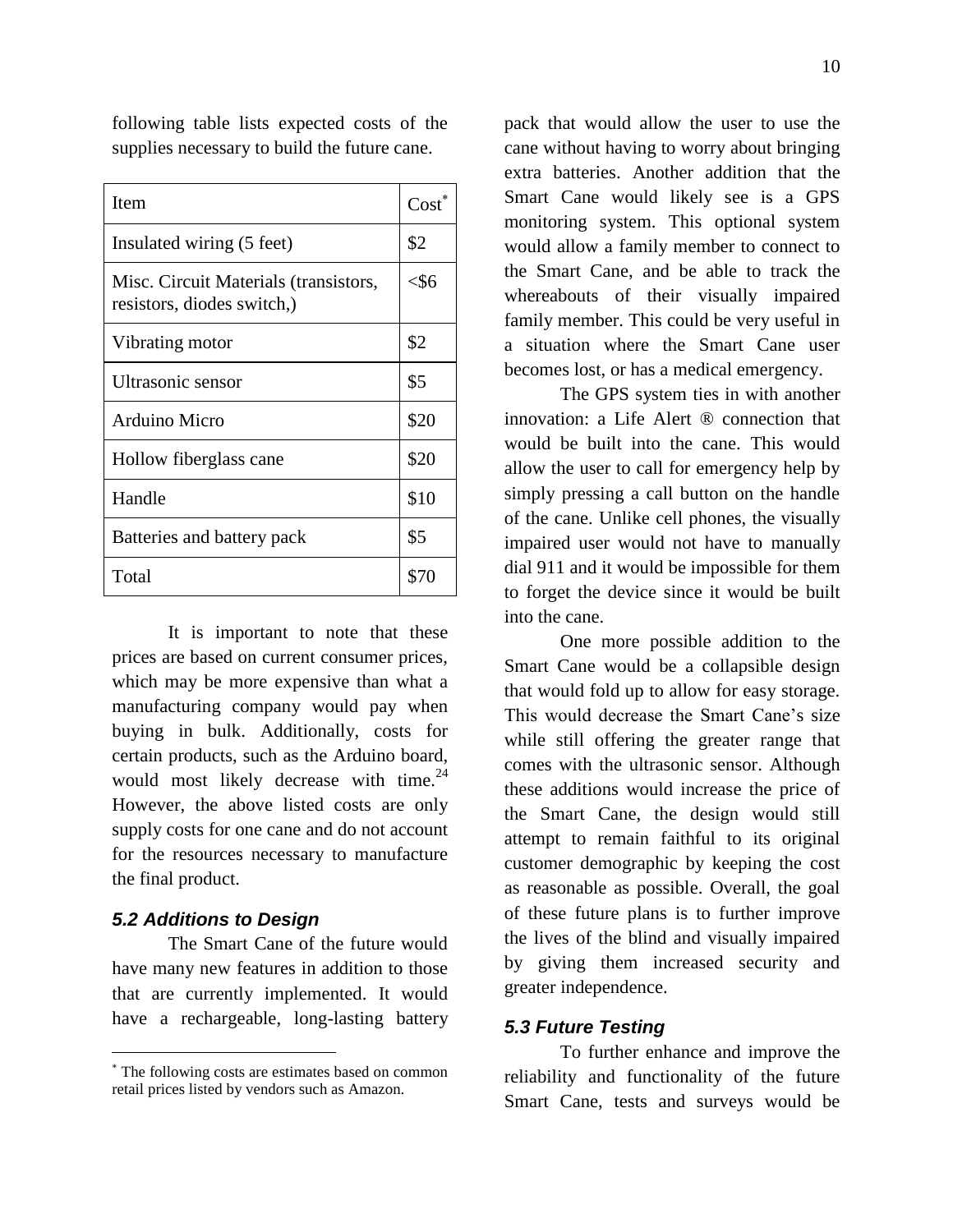conducted among a subject group consisting of blind and visually impaired participants over multiple demographic groups. These tests and surveys would collect data on the subjects' opinions on many different aspects of the cane, including indoor and outdoor use, convenience, and comfort, while also collecting any additional feedback on the cane the subjects have to offer. Ideally, each subject would receive a Smart Cane to replace their original white cane for the duration of the testing, which would last anywhere from a few days to a few months.

Another crucial test would measure user sensitivity to changes in the vibrations of the motor. As of now, it seems reasonable that the combination of varying intensities and interrupted vibrations provides a strong indication of proximity.

In addition to vibration, the prototype needs to be adjusted to perform differently depending on the environment. It needs to be able to account for situations such as crowded areas, open areas, rain, and snow. Additional testing would be needed to determine the optimal cane position, hinge angle, and ultrasound settings in different situations.

One of the major considerations with the ultrasound detector is making sure that it can detect objects properly while it is swept. It was found that reducing the range of detection (where the Arduino does not process distances greater than a certain threshold value) allows for more accurate detection. This tradeoff between range of detection and accuracy of detection needs to be further explored in the future to find an optimal balance.

Another consideration is how the accuracy of the distance reading is affected when a moving ultrasound source tries to detect a stationary object. The primary difficulty with creating a controlled experiment is maintaining a constant sweep rate with the cane. As stated earlier, the cane sweeping motion is in an arc, and ensuring a constant speed over an arc seems difficult to achieve without machinery.

### *6. Conclusion*

The Smart Cane's goal is to bring the white cane up to technological modernity while maintaining its affordable price. The Smart Cane is geared towards an elderly, less affluent demographic group that would demand comfort, accessibility, and affordability from the product. Observations and test results prove that the Smart Cane reached its goal and satisfied the needs of its target demographic. Using the ultrasonic sensor, Arduino board, and vibration motor, the Smart Cane greatly increased the object detection range of the white cane, thereby improving the lives of the blind and visually impaired users. Besides the cane's technological improvements, the design was altered to give the user a more comfortable and ergonomic handle. Along with the locking hinge system, the Smart Cane's handle alleviates the need for the user to change their grip on the handle based on their cane's position. Overall, the Smart Cane's use of technology and ergonomic design has greatly improved upon the traditional white cane, and has taken a great leap towards improving the lives of the visually impaired.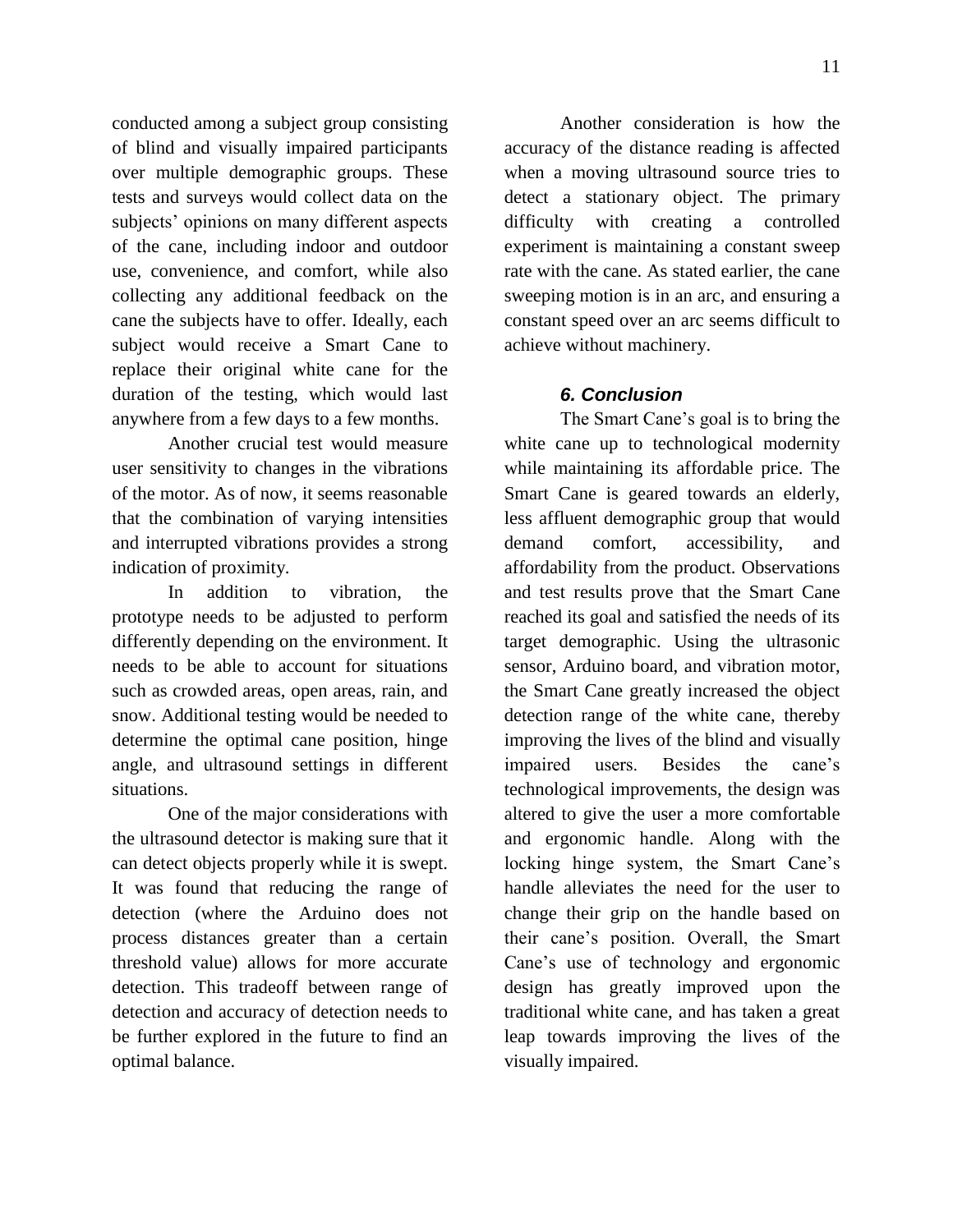#### **7. Acknowledgements**

The Smart Cane team would like to thank Rutgers University and the New Jersey Governor's School of Engineering and Technology (GSET) for giving them this opportunity. We would like to further extend their gratitude to Jean Patrick Antoine, the Assistant Director of GSET, and Ilene Rosen, the Director of GSET. Without their time and dedication , the program would not be the same wonderful experience that we have come to know and love. We are also extremely grateful to all the resident teaching assistants (RTAs), but are particularly thankful for head RTA Laura Gunderson, our project advisor.

 Furthermore, this list would not be complete without mentioning Daniel Moskowitz, Joe Mirizio, and Nicholas Lofaso, our brilliant and patient mentors who tolerated more questions and emails in the past few weeks than they could have ever prepared for.

 Finally, we would like to thank the sponsors of GSET: Morgan Stanley, Lockheed Martin, Silverline Windows, South Jersey Industries, Inc., The Provident Bank Foundation, Novo Nordisk, and, of course, the State of New Jersey.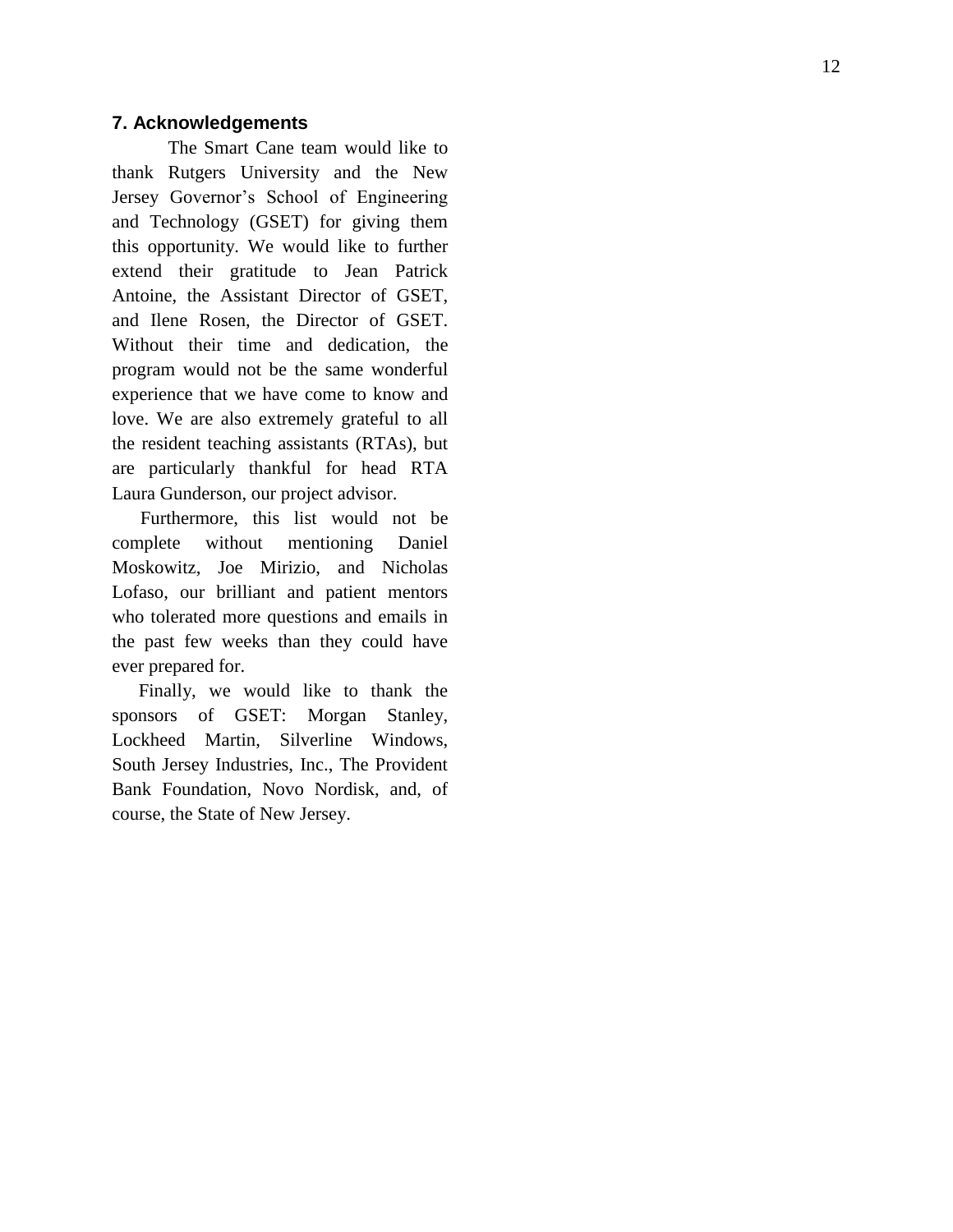## **References**

1. Lions Club International, "White Cane," Sep 2010,

[http://www.lionsclubs.org/EN/common/pdfs](http://www.lionsclubs.org/EN/common/pdfs/iad413.pdf) [/iad413.pdf](http://www.lionsclubs.org/EN/common/pdfs/iad413.pdf) (19 July 2014)

2. Philip Strong, "The History of the White Cane," January 11, 2009, [http://www.acb.org/tennessee/white\\_cane\\_hi](http://www.acb.org/tennessee/white_cane_history.html) [story.html](http://www.acb.org/tennessee/white_cane_history.html) (19 July 2014)

3. World Health Organization, "Visual Impairment and Blindness," October 2013, [http://www.who.int/mediacentre/factsheets/f](http://www.who.int/mediacentre/factsheets/fs282/en/) [s282/en/,](http://www.who.int/mediacentre/factsheets/fs282/en/) (19 July 2014).

4. American Foundation for the Blind, "Key Definitions of Statistical Terms," September 2008, [http://www.afb.org/info/blindness](http://www.afb.org/info/blindness-statistics/key-definitions-of-statistical-terms/25)[statistics/key-definitions-of-statistical](http://www.afb.org/info/blindness-statistics/key-definitions-of-statistical-terms/25)[terms/25](http://www.afb.org/info/blindness-statistics/key-definitions-of-statistical-terms/25) (19 July 2014)

5. Canadian National Institute for the Blind, "The White Cane," [http://www.cnib.ca/en/living/safe-](http://www.cnib.ca/en/living/safe-travel/white-cane/Pages/default.aspx)

[travel/white-cane/Pages/default.aspx,](http://www.cnib.ca/en/living/safe-travel/white-cane/Pages/default.aspx) (19 July 2014)

6. Wisconsin Department of Health Services, "Why Would Someone Need a White Cane?"

[http://www.dhs.wisconsin.gov/blind/whiteca](http://www.dhs.wisconsin.gov/blind/whitecane/whitecane.htm) [ne/whitecane.htm,](http://www.dhs.wisconsin.gov/blind/whitecane/whitecane.htm) (19 July 2014)

7. Living Blind, "Cane Travel Basics," [http://www.livingblind.com/cane-](http://www.livingblind.com/cane-travel.html)

[travel.html,](http://www.livingblind.com/cane-travel.html) (19 July 2014)

8. Living Blind, "Cane Travel Basics,"

[http://www.livingblind.com/cane](http://www.livingblind.com/cane-travel.html)[travel.html,](http://www.livingblind.com/cane-travel.html) (19 July 2014)

9. Arduino,

[http://www.arduino.cc,](http://www.arduino.cc/) (19 July 2014)

10. Arduino,

[http://store.arduino.cc/category/11,](http://store.arduino.cc/category/11) (19 July 2014)

11. Parallax Inc., "Speed of Sound in Air vs Temperature," [http://learn.parallax.com/reference/speed](http://learn.parallax.com/reference/speed-sound-air-vs-temperature)[sound-air-vs-temperature](http://learn.parallax.com/reference/speed-sound-air-vs-temperature) (20 July 2014) 12. Radio Shack, Ultrasonic Sensor Guide, [http://www.radioshack.com/graphics/uc/rsk/](http://www.radioshack.com/graphics/uc/rsk/Support/ProductManuals/2760342_PM_EN.pdf) [Support/ProductManuals/2760342\\_PM\\_EN.](http://www.radioshack.com/graphics/uc/rsk/Support/ProductManuals/2760342_PM_EN.pdf) [pdf,](http://www.radioshack.com/graphics/uc/rsk/Support/ProductManuals/2760342_PM_EN.pdf) (19 July 2014) 13. Open Channel Flow, "The Heady Problem of Foam (in Flumes and Weirs)," March 18, 2013. [http://www.openchannelflow.com/blog/artic](http://www.openchannelflow.com/blog/article/the-heady-problem-of-foam-in-flumes-and-weirs) [le/the-heady-problem-of-foam-in-flumes](http://www.openchannelflow.com/blog/article/the-heady-problem-of-foam-in-flumes-and-weirs)[and-weirs,](http://www.openchannelflow.com/blog/article/the-heady-problem-of-foam-in-flumes-and-weirs) (19 July 2014) 14. Open Channel Flow, "The Heady Problem of Foam (in Flumes and Weirs)," March 18, 2013. [http://www.openchannelflow.com/blog/artic](http://www.openchannelflow.com/blog/article/the-heady-problem-of-foam-in-flumes-and-weirs) [le/the-heady-problem-of-foam-in-flumes](http://www.openchannelflow.com/blog/article/the-heady-problem-of-foam-in-flumes-and-weirs)[and-weirs,](http://www.openchannelflow.com/blog/article/the-heady-problem-of-foam-in-flumes-and-weirs) (19 July 2014) 15. Sparkfun Company, "Ardumoto Shield Hookup Guide, [https://learn.sparkfun.com/tutorials/ardumot](https://learn.sparkfun.com/tutorials/ardumoto-shield-hookup-guide/example-code) [o-shield-hookup-guide/example-code](https://learn.sparkfun.com/tutorials/ardumoto-shield-hookup-guide/example-code) (19 June 2014) 16. Blue Water League of the Blind, "The White Cane," [http://bwlblind.com/white-cane,](http://bwlblind.com/white-cane) (19 Julyl 2014) 17. Living Blind, "Choosing the Right Cane," [http://www.livingblind.com/choosing](http://www.livingblind.com/choosing-cane.html)[cane.html](http://www.livingblind.com/choosing-cane.html) (19 July 2014) 18. UltraCane, "Welcome to UltraCane," [http://www.ultracane.com/,](http://www.ultracane.com/) (19 July 2014) 19. UltraCane, "About the UltraCane," [http://www.ultracane.com/about\\_the\\_ultraca](http://www.ultracane.com/about_the_ultracane) [ne,](http://www.ultracane.com/about_the_ultracane) (19 July 2014) 20. UltraCane, "Our Range of UltraCane

Products,"